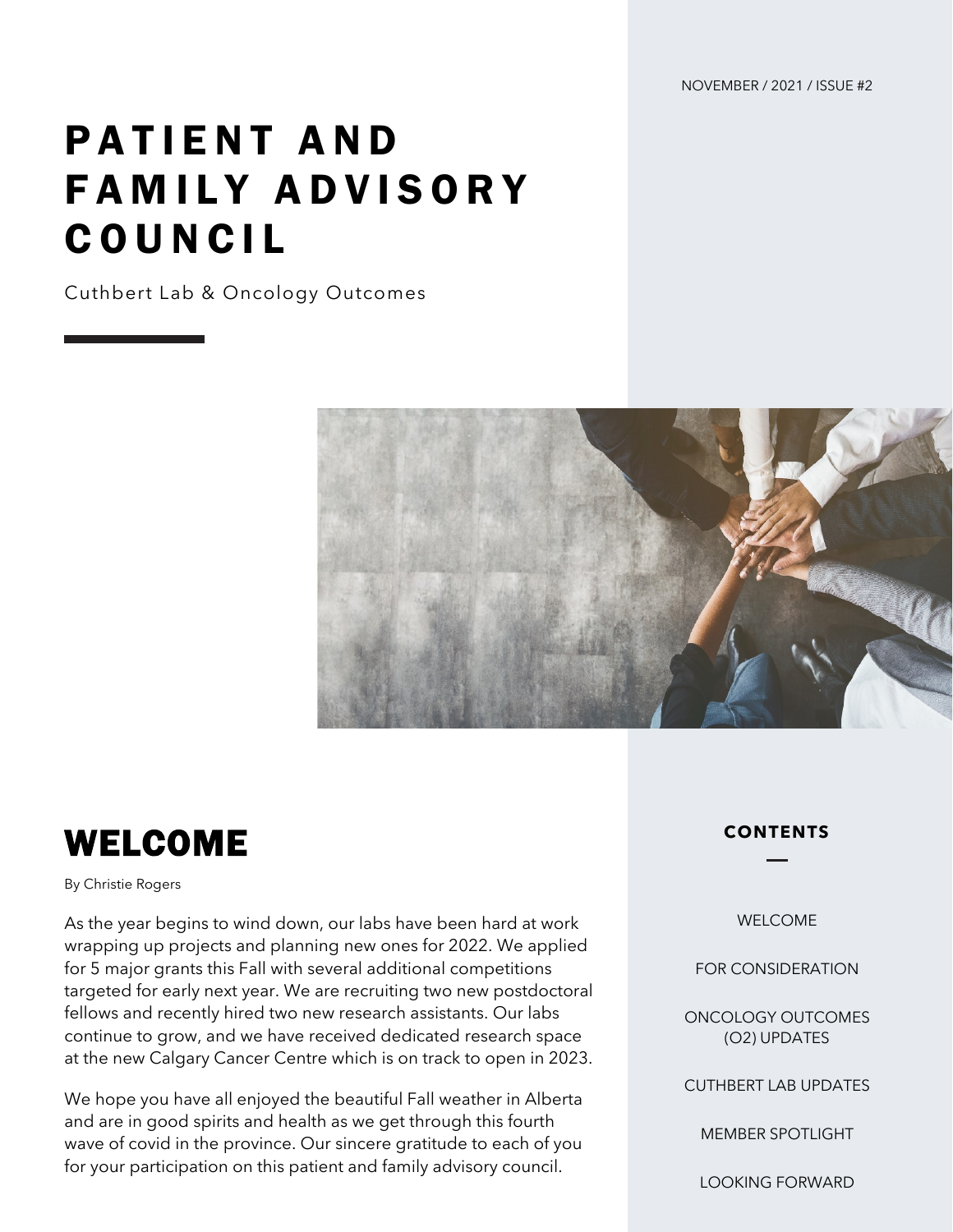## For Consideration

Seeking personal experience and insights

- 1. Time permitting, please [click here](https://survey.ucalgary.ca/jfe/form/SV_8eHl3SZIH1PyfFI) to complete a 5-minute survey to provide your insights into how information is presented to cancer patients.
- 2. We often need to recruit patients to participate in focus groups or interviews for our research studies.
	- In your experience, what is the best way for researchers to reach patients?
	- If you are interested in participating in research, where would you look?
	- How do you want to be approached?
	- What has (or hasn't) made you want to participate in research studies?

Please email all feedback to Christie. We will discuss in more detail at the next meeting.



### O2 Updates

Exploring symptom monitoring and outcomes



The Oncology Outcomes (O2) research group has recently launched a new project titled "Real-World Impact of Routine Symptom Monitoring on Outcomes in Cancer Patients".

The primary objective is to determine whether the measurement of patient reported outcomes within a fixed time window of diagnosis (e.g., 30 days of diagnosis) leads to change in clinical outcomes among cancer patients.

Understanding how patient reported outcomes may influence routine health care could provide evidence of impact on clinical outcomes.

We estimate approximately 30,000 patients in Alberta will be included in this study, approved by the Health Research Ethics Board of Alberta (HREBA.CC-21-0410).

#### Cuthbert Lab Updates

"Investigating the Effects of Cancer Treatment on Gut Microbiota in Colorectal Cancer Patients"

HREBA.CC-21-0153

Our goal is to explore how colorectal cancer treatment affects the microbiome and the further path to recovery by analyzing the gut microbiota. We will recruit 34 patients to follow over a one-year period with the goal of collecting 4 stool samples per patient.

In addition to physical samples, patient reported outcomes and treatment data will be collected to provide a broader understanding of the impact of colorectal cancer treatments. Information from this study has the potential to guide personalized cancer care in the future and improve quality of life during treatment and beyond.